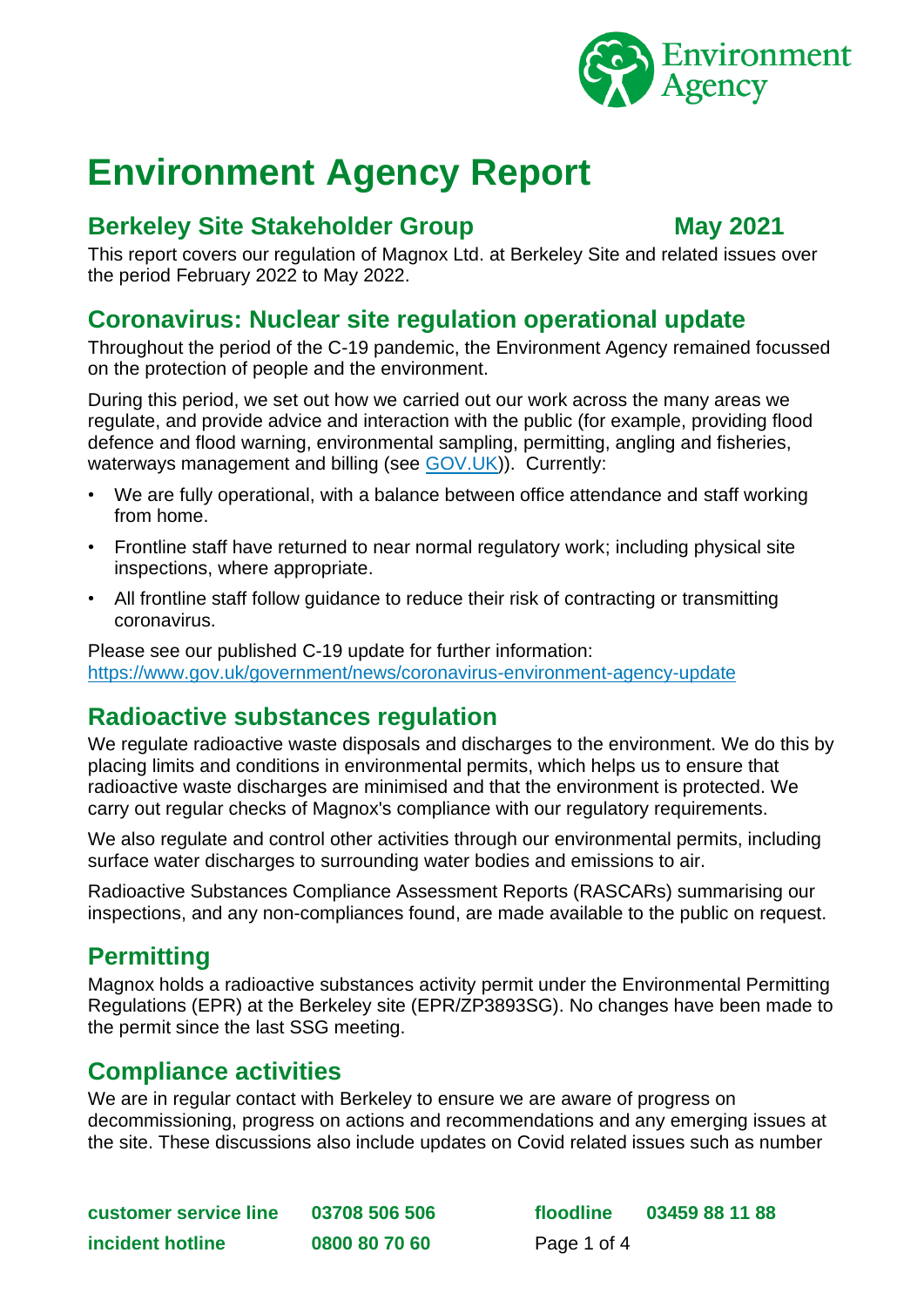

of Berkeley staff infected or isolating. We remain satisfied that environmental performance is not being adversely affected by current Covid-related absences or broader impacts.

We have produced a new inspection plan for the financial year 2022/23 and plan to inspect the permit compliance arrangements for the following topic areas:

- Quarter 1 inspection: Asset management and decommissioning strategy;
- Quarter 2 inspection: BAT & decision making;
- Quarter 3 inspection: High Activity Waste including looking at Active commissioning process for HAW projects (joint with Oldbury);
- Quarter 4 inspection: Environmental Leadership.

We maintain regular engagement with the site, including remote meetings and the routine tripartite (Magnox, EA and ONR) updates. We will continue to check compliance with the permit by undertaking inspections. Under the current circumstances we will, where possible, undertake part(s) of these inspections remotely. If necessary, we will then arrange shorter 'in-person' follow-up visits to the site, in line with government guidelines.

Since the last SSG we have undertaken an inspection of the site's arrangements for asset management. The inspection was carried out on site and consisted of a discussion of the sites arrangements with site and Magnox corporate employees.

The staff we spoke to appeared knowledgeable and committed to permit compliance. The inspection began with a discussion on the arrangements for the asset management data base and the site programme of work to input all assets onto it. We discussed the process of assessing asset risk and the process for addressing risks. We found no noncompliances with the environmental permit and we were generally satisfied with the adequacy of the asset management arrangements.

In addition to our own inspection activities we also review, on a weekly basis, Magnox reports of operational events and incidents that have occurred on site. We will follow-up on these where appropriate, but there have been no events or incidents of significant concern or interest to us in the period.

#### **Environmental impact**

The site environmental permit requires the operator to monitor and assess the impact of discharges on the environment.

The results of Magnox's environmental monitoring programme continue to be consistent with our independent programme, and do not indicate any results of concern or significant change from previous years.

The Environment Agencies and Food Standards Agency carry out independent environmental monitoring around nuclear sites. These monitoring programmes support our regulatory function and provide reassurance that public radiation exposures are low and within legal limits. The results of this work are published annually and the latest report, "Radioactivity in Food and the Environment 2020" (RIFE 26), is published on the GOV.UK website.

[https://www.gov.uk/government/publications/radioactivity-in-food-and-the-environment-rife](https://www.gov.uk/government/publications/radioactivity-in-food-and-the-environment-rife-reports)[reports](https://www.gov.uk/government/publications/radioactivity-in-food-and-the-environment-rife-reports)

**customer service line 03708 506 506 floodline 03459 88 11 88 incident hotline 0800 80 70 60** Page 2 of 4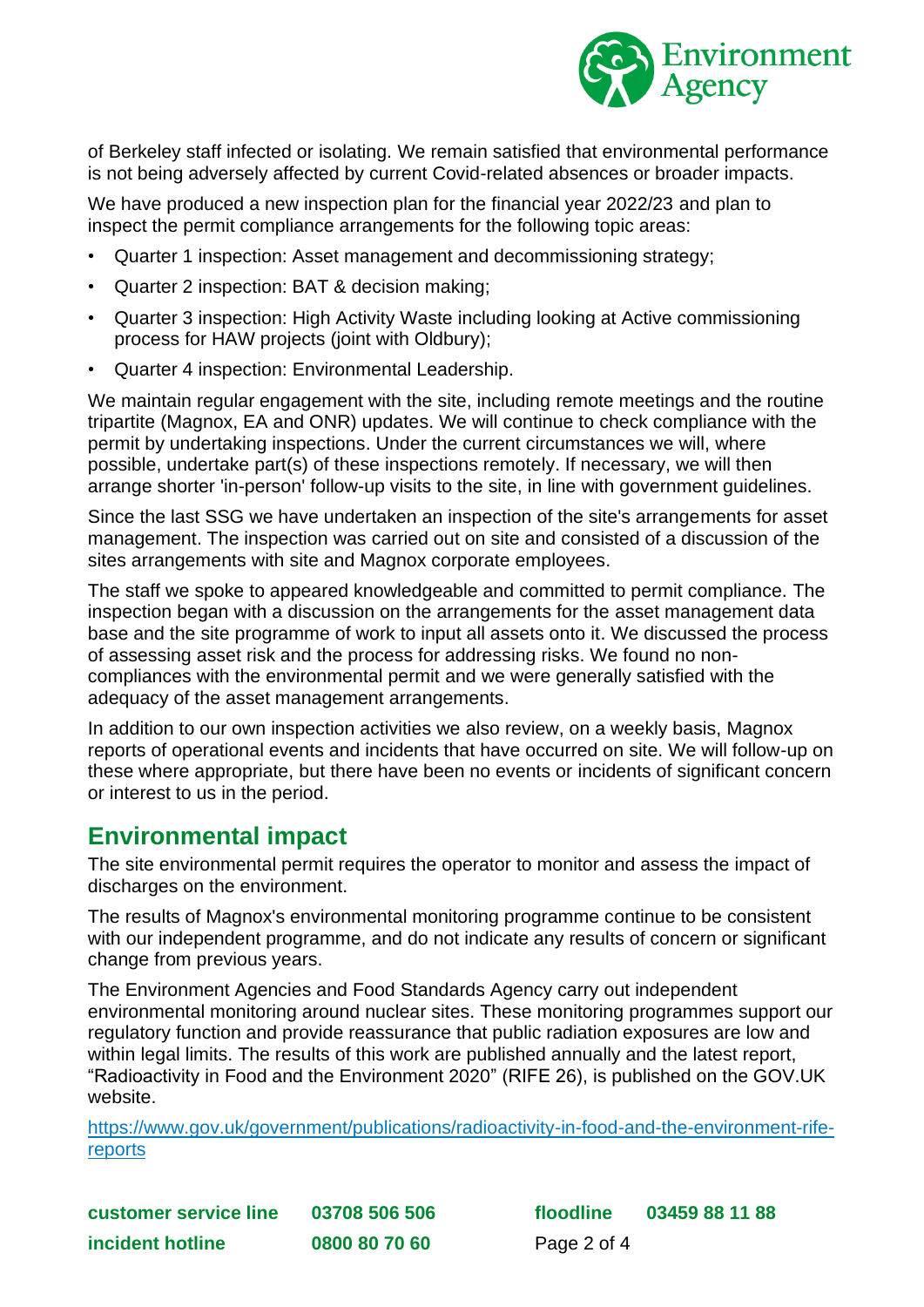

The report for 2020 continues to show that total doses to the public, from permitted discharges and direct radiation around nuclear sites, remained below the legal limit. Radioactivity from natural background, rather than nuclear sites, continues to be the more significant source of exposure to communities in all areas of the UK. Anthropogenic radioactivity in the environment, from the nuclear industry and from past testing of nuclear weapons, accounted for less than 0.2% of the exposure to the UK population. Berkeley and Oldbury sites are considered together for the purposes of RIFE because the effects from both sites contribute to the same area.

The RIFE report presents an assessment of annual radiological dose to individuals in the local population who are most exposed to radiation from each nuclear licensed site (known as the 'representative person'). In 2020, the total dose to the representative person from all pathways and sources of radiation from the Oldbury and Berkeley sites combined was less than 5 microsieverts, unchanged from 2018 and 2019. This is less than 0.5% of the UK National dose limit of 1000 microsieverts and less than 0.2% of the average annual radiation dose received in the UK from all sources including natural sources of radiation (2700 microsieverts/year).

#### **Discharges from site**

The site's environmental permit requires Magnox to use best available techniques (BAT) to manage its operations, and ensure their impacts on the public and wider environment are minimised. Disposal of wastes – as solids, liquid or gases can only be made via permitted routes or by transfer to permitted sites. Magnox must also carry out a programme of environmental monitoring. A report of the liquid and gaseous discharges to the environment, and the results of the environmental monitoring programme must be submitted to us on a periodic basis. We examine these reports and report on their performance through a RASCAR.

Both liquid and gaseous discharges from Berkeley continue to be at levels well within permitted limits for Q1 (January - March) 2022. Liquid discharges are currently around 0.18% of the annual limits. Gaseous discharges are also within permitted limits. Tritium discharges currently correspond to around 0.5% of the annual limit, carbon-14 discharges around 9% and other beta discharges are around 2.7% of the site annual gaseous discharges.

#### **Enforcement**

We have not taken any enforcement actions at Berkeley in the period since the previous SSG meeting.

#### **Sustainable Development**

We are supporting Magnox with the development of their Magnox sustainability strategy. We have provided technical advice and shared our learning from our own experience of implementing sustainable development goals into our business, which includes flood and coastal risk management capital works. Over the coming months, we will continue to support Berkeley in developing its thinking in this area and broader opportunities for improving environmental performance and outcomes throughout the decommissioning process at Berkeley.

| customer service line | 03708 506 506 |
|-----------------------|---------------|
| incident hotline      | 0800 80 70 60 |

**customer service line 03708 506 506 floodline 03459 88 11 88** Page 3 of 4